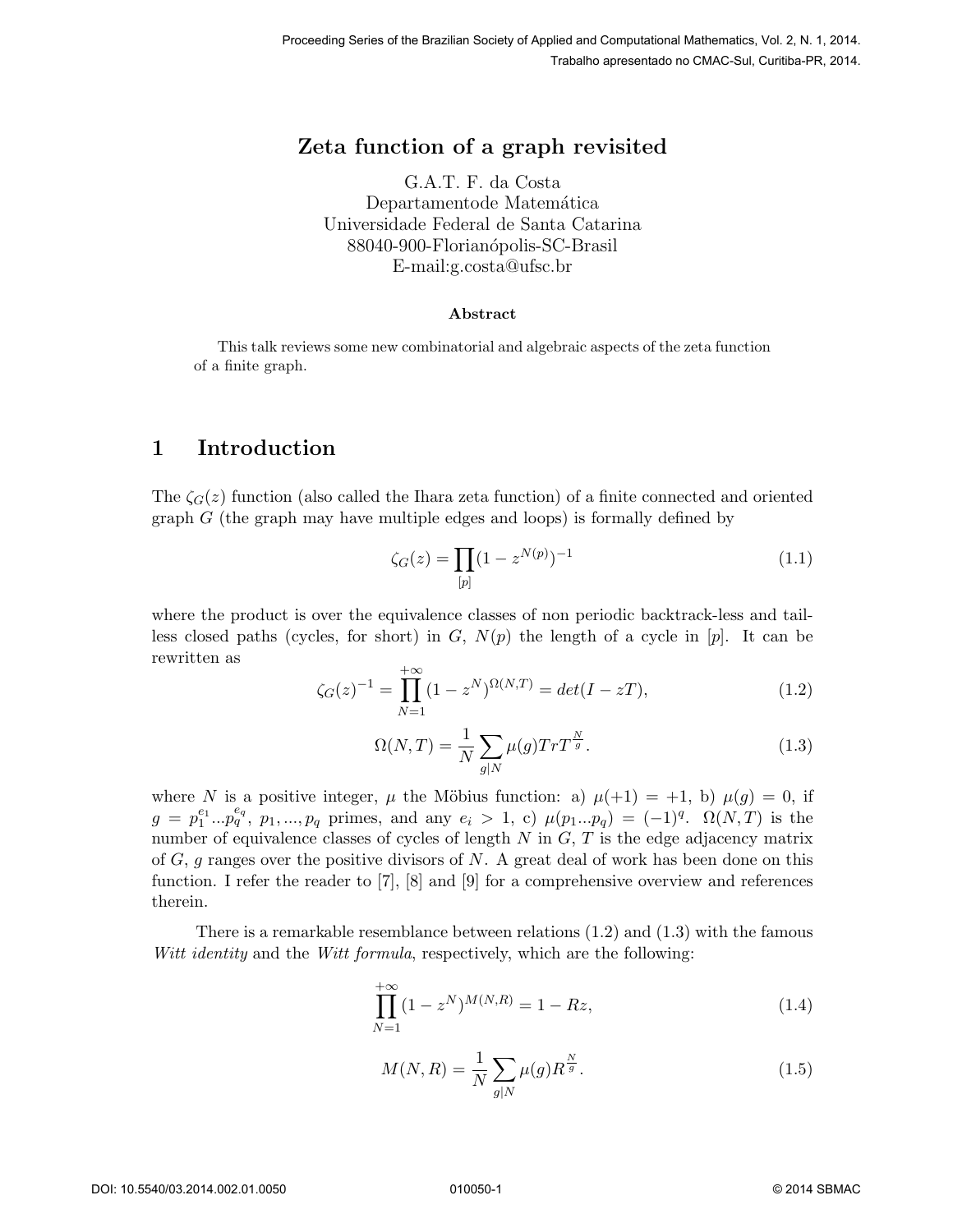where R is a real number. See the introduction of  $[4]$  for a nice account about the Witt relations. The Witt formula is also called the necklace polynomial because it solves the problem of counting inequivalent nonperiodic colorings of a necklace with N beads with at most R colors. See [10]. Consider the graph with a single vertex and R loops hooked to it and with the edges directed, say, counter clockwise. Witt formula gives the number of classes of equivalence of cycles of length  $N$  that traverse the graph counter clockwise [6]. Another interpretation of the Witt formula is as a dimension formula for the homogenous subspaces of a graded free Lie algebra. The Poincaré-Witt-Birkoff theorem then implies the Witt identity. See [5]. In [10] Metropolis and Rota proved that the Witt polynomials satisfy several identities which they used to prove several important results about the Necklace Algebra, Witt vectors, etc. Natural questions to ask are: Relations (1.2) and (1.3) can be related to a coloring problem? Is there a connection with free Lie algebras? Do the  $\Omega$ 's satisfy some identities? It turns out that all these questions have positive answers as I have shown in [1]. These are new aspects of the zeta function of a graph some of which are reviewed in this talk.

In section 2.1 I show that the  $\Omega$ 's satisfy several identities analogous to those satisfied by the Witt polynomials. In section 2.2  $\Omega$  and the coefficients of the polynomial in z given by  $det(1 - zT)$  are interpreted as the dimensions of certain vector spaces associated to a free Lie superalgebra. See [1] for the details. The results were obtained using ideas from  $[2]$ ,  $[3]$ ,  $[7]$  and  $[10]$ .

### 2 Results

#### 2.1 Some identities

In [10] Metropolis and Rota proved that the Witt polynomials satisfy several important identities which they used to build the necklace algebra. Theorem 2.1 shows that  $\Omega$  satisfies similar identities. Theorem 2.2 gives a generalization of the classical *Strehl identity* [11].

**Theorem 2.1.** Given the matrices  $T_1$  and  $T_2$  denote by  $T_1 \otimes T_2$  the Kronecker product of  $T_1$  and  $T_2$ . Then,

$$
\sum_{[s,t]=N}(s,t)\Omega(s,T_1)\Omega(t,T_2)=\Omega(N,T_1\otimes T_2),\qquad(2.1)
$$

 $(s, t)$  is the maximum common divisor of s and t. The summation is over the set of all positive integers s, t such that  $[s, t] = N$ ,  $[s, t]$  the least common multiple of s, t. Also,

$$
\Omega(N, T^l) = \sum_{[l,t]=Nl} \frac{t}{N} \Omega(t, T). \tag{2.2}
$$

and

$$
(r,s)\Omega(N,T_1^{s/(r,s)}\otimes T_2^{r/(r,s)}) = \sum (rp,sq)\Omega(p,T_1)\Omega(q,T_2)
$$
\n(2.3)

The sum is over p, q such that  $pq/(pr, qs) = N/(r, s)$ .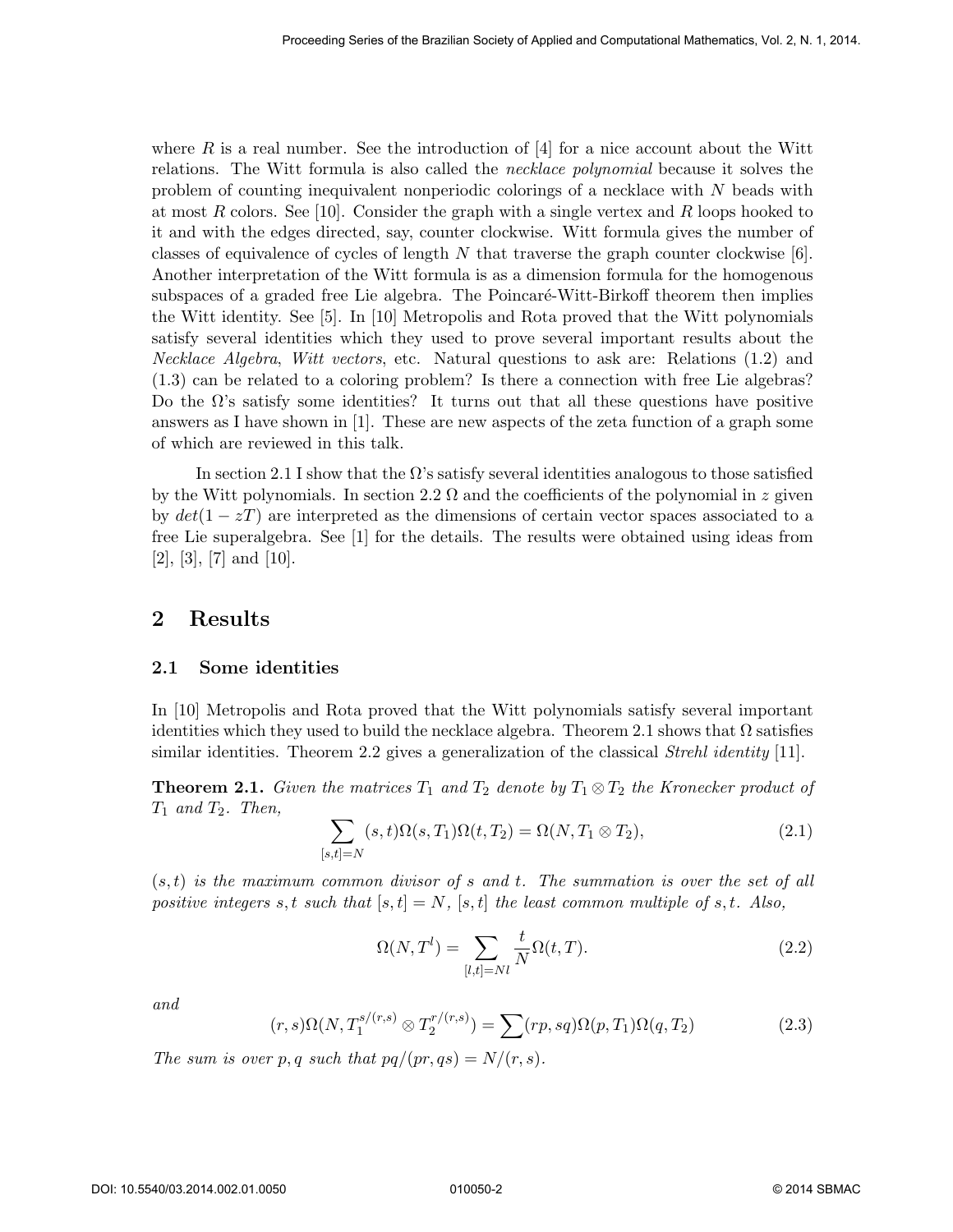Theorem 2.2.

$$
\prod_{k\geq 1} \left[ \frac{1}{\det(1 - z^k T_1)} \right]^{\Omega(k, T_2)} = \prod_{j\geq 1} \left[ \frac{1}{\det(1 - z^j T_2)} \right]^{\Omega(j, T_1)} \tag{2.4}
$$

It follows from the latter result that

$$
\prod_{k\geq 1} \left[ \zeta_{G_1}(z^k) \right]^{\Omega(k,T_2)} = \prod_{j\geq 1} \left[ \zeta_{G_2}(z^j) \right]^{\Omega(j,T_1)} \tag{2.5}
$$

Theorem 2.3.

$$
\prod_{n\geq 1} \frac{1}{1 - \Omega(n, T) z^n} = \left(\frac{1}{1 - z}\right)^{\alpha} \tag{2.6}
$$

$$
\alpha = \sum_{d|n} d\left[\Omega(d,T)\right]^{n/d} \tag{2.7}
$$

#### 2.2 Dimension formulas

Theorem  $(2.4)$  below together with results from [3] imply that  $(1.2)$  and  $(1.3)$  can naturally be interpreted as data associated to a Lie superalgebra.

**Theorem 2.4.** Define 
$$
g(z) := \sum_{N=1}^{\infty} \frac{TrT^N}{N} z^N
$$
. Then,  
\n
$$
\prod_{N=1}^{+\infty} (1 - z^N)^{\pm \Omega(N,T)} = e^{\mp g(z)} = [det(1 - zT)]^{\pm} = 1 \mp \sum_{i=1}^{+\infty} c_{\pm}(i) z^i,
$$
\n(2.8)

where

$$
c_{\pm}(i) = \sum_{m=1}^{i} \lambda_{\pm}(m) \sum_{\substack{a_1 + 2a_2 + \dots + ia_i = i \\ a_1 + \dots + a_i = m}} \prod_{k=1}^{i} \frac{(Tr T^k)^{a_k}}{a_k! k^{a_k}}
$$
(2.9)

with  $\lambda_+(m) = (-1)^{m+1}$ ,  $\lambda_-(m) = +1$ ,  $c_+(i) = 0$  for  $i > 2|E|$ , and  $c_-(i) \geq 0$ . Furthemore,

$$
TrT^{N} = N \sum_{s \in S(N)} (\pm 1)^{|s|+1} \frac{(|s|-1)!}{s!} \prod_{i \neq i} c_{\pm}(i)^{s_{i}} \tag{2.10}
$$

where  $S(N) = \{ s = (s_i)_{i \geq 1} \mid s_i \in \mathbb{Z}_{\geq 0}, \sum i s_i = N \}$  and  $|s| = \sum s_i, s! = \prod s_i!$ .

In section 2.3 of [3], given a formal power series  $\sum_{i=1}^{+\infty} t_i z^i$  with  $t_i \in \mathbb{Z}$ , for all  $i \geq 1$ , the coefficients in the series are interpreted as the superdimensions of a  $\mathbb{Z}_{>0}$ -graded superspace  $V = \bigoplus_{i=1}^{\infty} V_i$  with dimensions  $dim V_i = |t_i|$  and superdimensions  $DimV_i = t_i \in$ Z. Let  $\mathcal L$  be the free Lie superalgebra generated by V. Then,  $\mathcal L = \bigoplus_{N=1}^{\infty} \mathcal L_N$  and the subspaces  $\mathcal{L}_N$  have dimension given by

$$
Dim\mathcal{L}_N = \sum_{g|N} \frac{\mu(g)}{g} W\left(\frac{N}{g}\right) \tag{2.11}
$$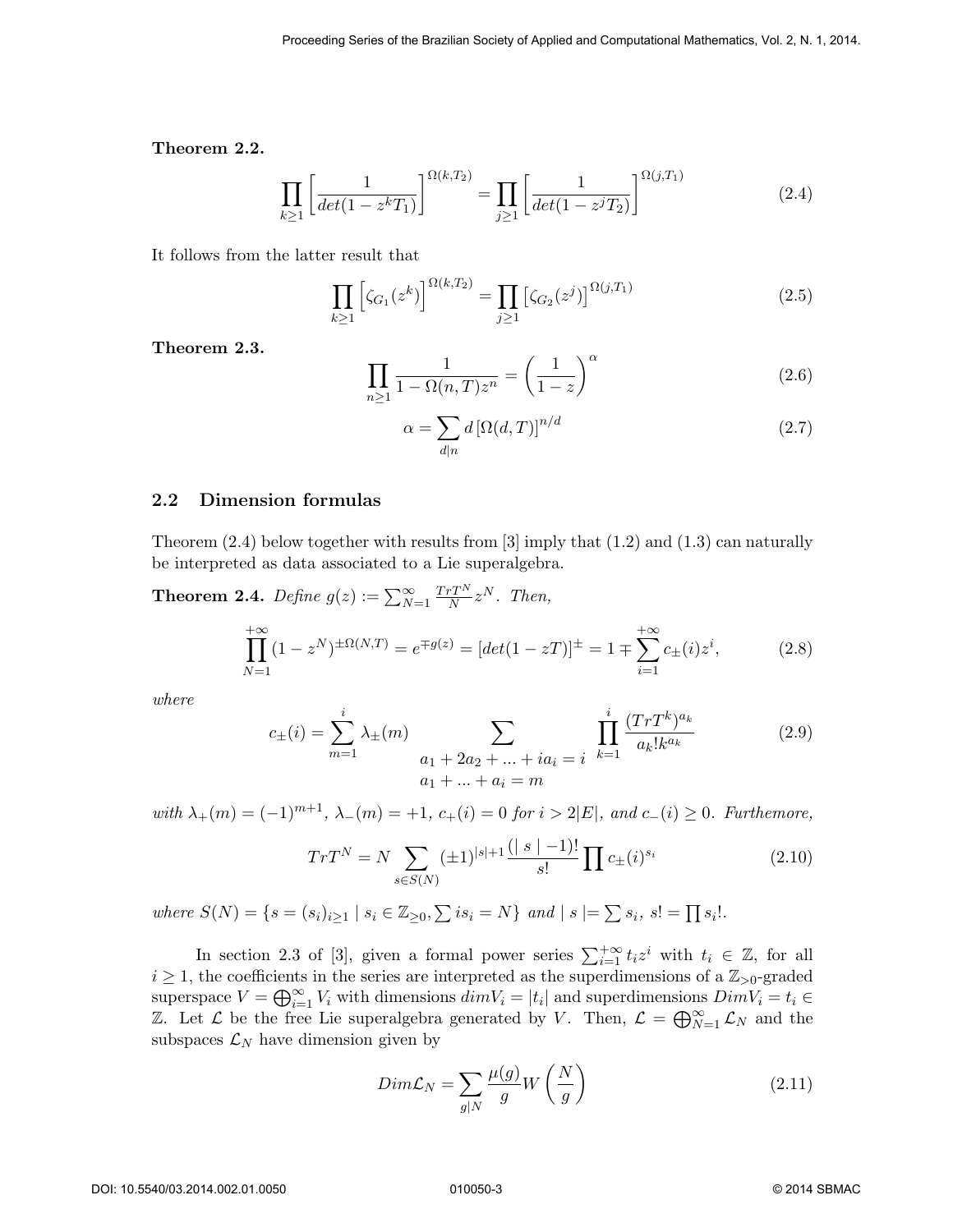where  $g$  ranges over all common divisors of  $N$ ,

$$
W(N) = \sum_{s \in S(N)} \frac{(|s| - 1)!}{s!} \prod t(i)^{s_i} \tag{2.12}
$$

with  $S(N)$  as in (2.10), is called the *Witt partition function*. Furthermore,

$$
\prod_{N=1}^{\infty} (1 - z^N)^{\pm Dim\mathcal{L}_N} = 1 \mp \sum_{i=1}^{\infty} f_{\pm}(i) z^i.
$$
 (2.13)

where  $f_+(i) = t(i)$  and  $f_-(i) = dim U(\mathcal{L})_i$  is the dimension of the *i*-th homogeneous subspace of the universal enveloping algebra  $U(\mathcal{L})$ . Identity (2.13) (the + case) is the generalized Witt identity.

Apply this interpretation to the determinant  $det(1 - zT)$  which is a polynomial of degree  $2|E|$  in the formal variable z. It can be taken as a power series with coefficients  $t_i = 0$ , for  $i > 2|E|$ . Comparison of  $(2.11)$ ,  $(2.12)$ ,  $(2.13)$  with  $(2.8)$ ,  $(2.9)$ ,  $(2.10)$  implies the following result:

**Theorem 2.5.** Given a graph G, T its edge matrix, let  $V = \bigoplus_{i=1}^{2|E|} V_i$  be a  $\mathbb{Z}_{>0}$ -graded superspace with finite dimensions dim $V_i = |c_+(i)|$  and the superdimensions  $DimV_i =$  $c_{+}(i)$  given by (2.9), the coefficients of  $det(1 - zT)$ . Let  $\mathcal{L} = \bigoplus_{N=1}^{\infty} \mathcal{L}_{N}$  be the free Lie superalgebra generated by V. Then,  $\mathcal{L}_N$  has superdimension  $Dim\mathcal{L}_N = \Omega(N,T)$ . The algebra has generalized Witt identity given by  $(1.2)$  and  $\zeta(z)$  is the generating function for the dimensions of the subspaces of the enveloping algebra  $U(\mathcal{L})$  which are  $DimU(\mathcal{L})_n =$  $c_-(n)$ ,  $c_-(n)$  given by  $(2.9)$ .

**Example 1.**  $G_1$ , the graph with 2 edges counterclockwisely oriented and hooked to a single vertex. The edge matrix for  $G_1$  is the  $4 \times 4$  symmetric matrix

$$
T_{G_1} = \left(\begin{array}{cc} A & B \\ B & A \end{array}\right)
$$

where A is the  $2 \times 2$  matrix with all entries equal to 1 and B is the  $2 \times 2$  matrix with the main diagonal entries equal to 0 and all the other entries equal to 1. In this case,

$$
TrT_{G_1}^N = 2 + (-1)^N + 3^N
$$
,  $det(1 - zT_{G_1}) = 1 - 4z + 2z^2 + 4z^3 - 3z^4$ 

so that the number of classes of reduced nonperiodic cycles of length  $N$  is given by the formula

$$
\Omega(N, T_{G_1}) = \frac{1}{N} \sum_{g|N} \mu(g) \left( 2 + (-1)^{\frac{N}{g}} + 3^{\frac{N}{g}} \right)
$$

Let  $V = \bigoplus_{i=1}^4 V_i$  be a  $\mathbb{Z}_{>0}$ -graded supespace with dimensions  $dim V_1 = 4$ ,  $dim V_2 = 2$ ,  $dimV_3 = 4$ ,  $dimV_4 = 3$  and superdimensions  $DimV_1 = -4$ ,  $DimV_2 = 2$ ,  $DimV_3 = 4$ ,  $DimV_4 = -3.$  Let  $\mathcal{L} = \bigoplus_{N=1}^{\infty} \mathcal{L}_N$  be the free graded Lie super algebra generated by V. The dimension of  $\mathcal{L}_N$  is  $Dim\mathcal{L}_N = \Omega(N, T_{G_1})$  which satisfies the identity

$$
\prod_{N=1}^{+\infty} (1 - z^N)^{\Omega(N, T_{G_1})} = 1 - 4z + 2z^2 + 4z^3 - 3z^4
$$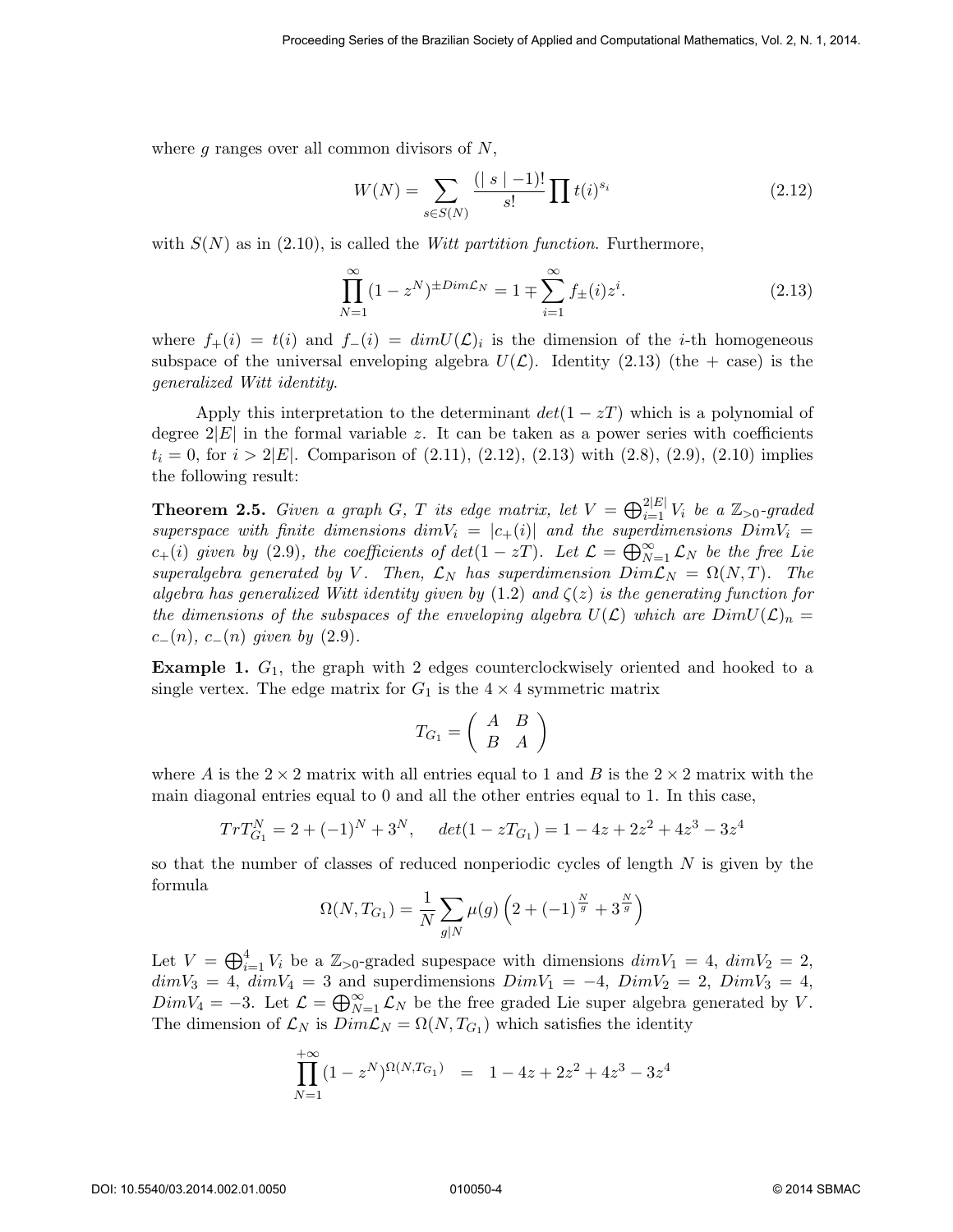The enveloping algebra subspaces have dimensions given by the zeta function of  $G_1$ ,

$$
\prod_{N=1}^{+\infty} (1 - z^N)^{-\Omega(N, T_{G_1})} = 1 + \frac{1}{16} \sum_{n=1}^{\infty} ((-1)^n + 39 \cdot 3^n - 24 - 12n) z^n
$$

**Example 2.**  $G_2$ , the bipartite graph with two vertices linked by three edges likewisely oriented from one vertex to the other. The edge matrix of  $G_2$  is as before but A has all entries equal to zero and  $B$  is

$$
B = \left(\begin{array}{rrr} 0 & 1 & 1 \\ 1 & 0 & 1 \\ 1 & 1 & 0 \end{array}\right)
$$

The edge matrix has the trace  $Tr T_{G_2}^N = 0$  if N is odd and  $Tr T_{G_2}^N = 4 + 2 \cdot 2^N$  if N is even, and the determinant

$$
det(1 - zT_{G_2}) = 1 - 6z^2 + 9z^4 - 4z^6
$$

If N is odd, the number of classes of nonperiodic cycles of length N is  $\Omega(N, T_{G_2}) = 0$ , if  $N$  is odd; if  $N$  is even,

$$
\Omega(N, T_{G_2}) = \frac{1}{N} \sum_{g|N} \mu(g) Tr T_{G_2}^{\frac{N}{g}}
$$

Let  $V = \bigoplus_{i=1}^{3} V_{2i}$  be a  $\mathbb{Z}_{>0}$ -graded superspace with dimensions  $dim V_2 = 6$ ,  $dim V_4 = 9$ ,  $\bigoplus_{N=1}^{\infty} \mathcal{L}_N$  be the free graded Lie superalgebra generated by V. The dimension of  $\mathcal{L}_N$  is  $dimV_6 = 4$  and superdimensions  $DimV_2 = 6$ ,  $DimV_4 = -9$ ,  $DimV_6 = 4$ . Let  $\mathcal{L} =$ zero, for N odd; for N even,  $Dim\mathcal{L}_N = \Omega(N,T_{G_2})$ . The dimensions satisfy the identity

$$
\prod_{N=1}^{+\infty} (1 - z^N)^{\Omega(N, T_{G_2})} = 1 - 6z^2 + 9z^4 - 4z^6
$$

The enveloping algebra subspaces have dimensions given by the zeta function of  $G_2$ ,

$$
\prod_{N=1}^{+\infty} (1 - z^N)^{-\Omega(N, T_{G_2})} = 1 + \frac{1}{18} \sum_{n=1}^{\infty} (2^{2n+5} - 6n - 14) z^{2n}
$$

## References

- [1] da Costa, G. A. T. F. , preprint at arxiv.org/pdf/1409.5767v2.
- [2] da Costa, G. A. T. F. and Zimmermann, G. A., An analog to the Witt identity, Pacific Journal of Mathematics 263 (2013) 475-494.
- [3] Kang, S.-J., Graded Lie Superalgebras and the Superdimension Formula, J. Algebra, 204 (1998) 597-655.
- [4] P. Moree, The formal series Witt transform, Discrete Math. 295 (2005), 145-160.